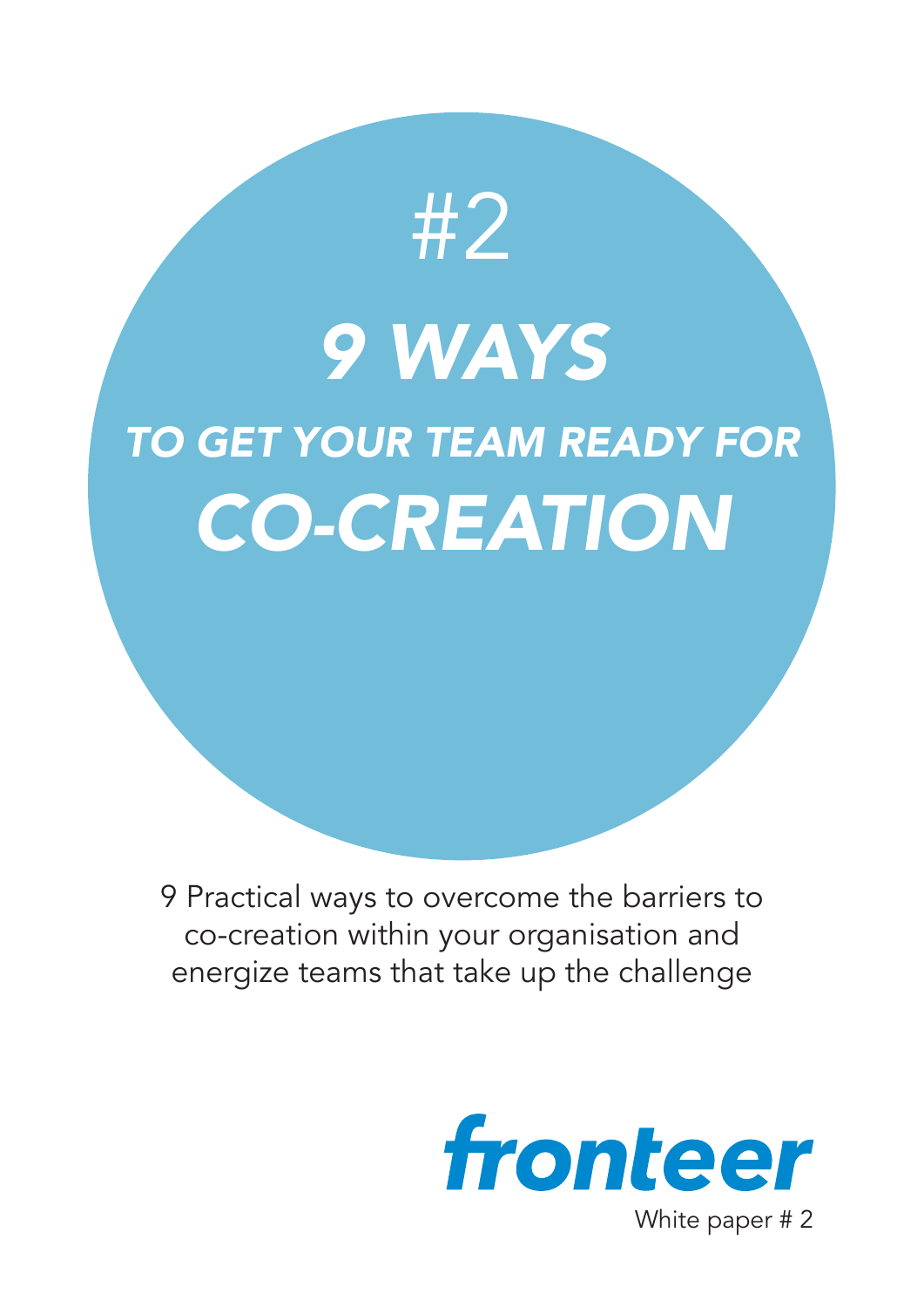# *IF YOU WANT TO CO-CREATE, BE READY TO CHANGE*

### DEAR READER,

#### This is our second white-paper on co-creation.

We constantly work together with our clients across industries to shape the field of co-creation. This whitepaper reflects discussions we have had and recommendations we have given to our clients.

#### Who will benefit from reading this

For managers, CEO's or employees who know co-creation can add value and who want to engage in it for the first time. They don't know what barriers to expect - within the organisation or their team - and how to deal with them or solve them.

In this white-paper, we identify various barriers - both social, psychological and organisational - that can be encountered when starting co-creation and offer 9 ways to overcome these barriers and get your team ready for co- creation.

Fronteer works for global leaders in Communications, FMCG, Financial Services, Consumer Electronics, Internet Services and Consumer Durables.

This white-paper discusses the following topics:

- Change process of co-creation
- Organisational and Psychological & Social Barriers to co-creation
- 9 Ways to get your team ready for co-creation

We hope that this white-paper offers you inspiration as well as guidance towards initiating your own process of co-creation. We will be publishing more white-papers in the future.

This white-paper was distributed by Fronteer

The Authors are Marieke Streefkerk, consultant at Fronteer and Martijn Pater, partner at Fronteer

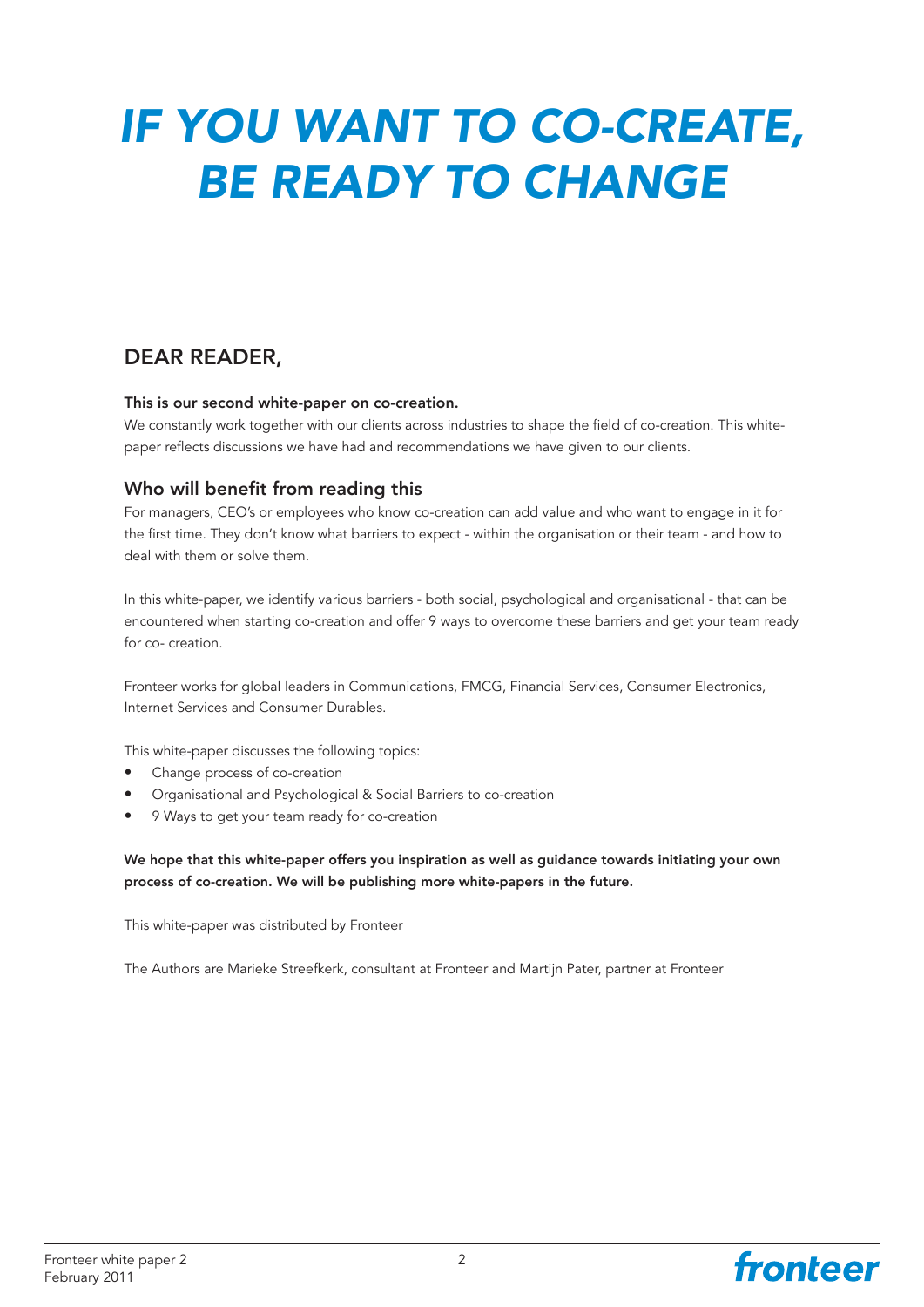# *MOTIVATION, DIRECTION AND SUPPORT LAY AT THE HEART OF CHANGE*

#### FROM CLOSED TO OPEN INNOVATION

In the past decade, many companies have started changing from a closed to an open innovation model. Co-creation is a form of open innovation that has seen much growth over the last years. It can be described as the practice of collaborative product or service development: developers and stake-holders working together, sharing ideas and looking for solutions of which all can benefit.

Those who practice co-creation understand that a lot of knowledge and value can be found outside the company walls. There are many benefits and drivers for co-creation, it can:

- shorten innovation cycles,
- truly involve customers,
- stimulate out-of-the-box thinking,
- increase customer loyalty,
- give access to exclusive knowledge and creativity,
- help discover new profit pools,
- create competitive advantage by opening-up the organisation,
- lead to new ways of working,
- stimulate better cooperation between departments,
- refresh energy

This is quite a long list of attractive output and we understand that many companies would like to acquire some of these elements themselves. However, a lot has to happen before you will get to this output. Changing from a closed to an open innovation model is a process that doesn't happen overnight. Implementation of co-creation usually results in a change process involving people, operations, policy and culture. All companies who start practicing co-creation will encounter barriers, questions and people with different motives, goals and priorities.

There are many different kinds of barriers - organisational, institutional, social, process, cognitive - however in this white- paper we will focus on the psychological & social barriers, as well as organisational barriers. Both can be encountered in your team and company when starting to practice co-creation. It will discuss how to overcome them by giving direction, motivating your team and leading change.

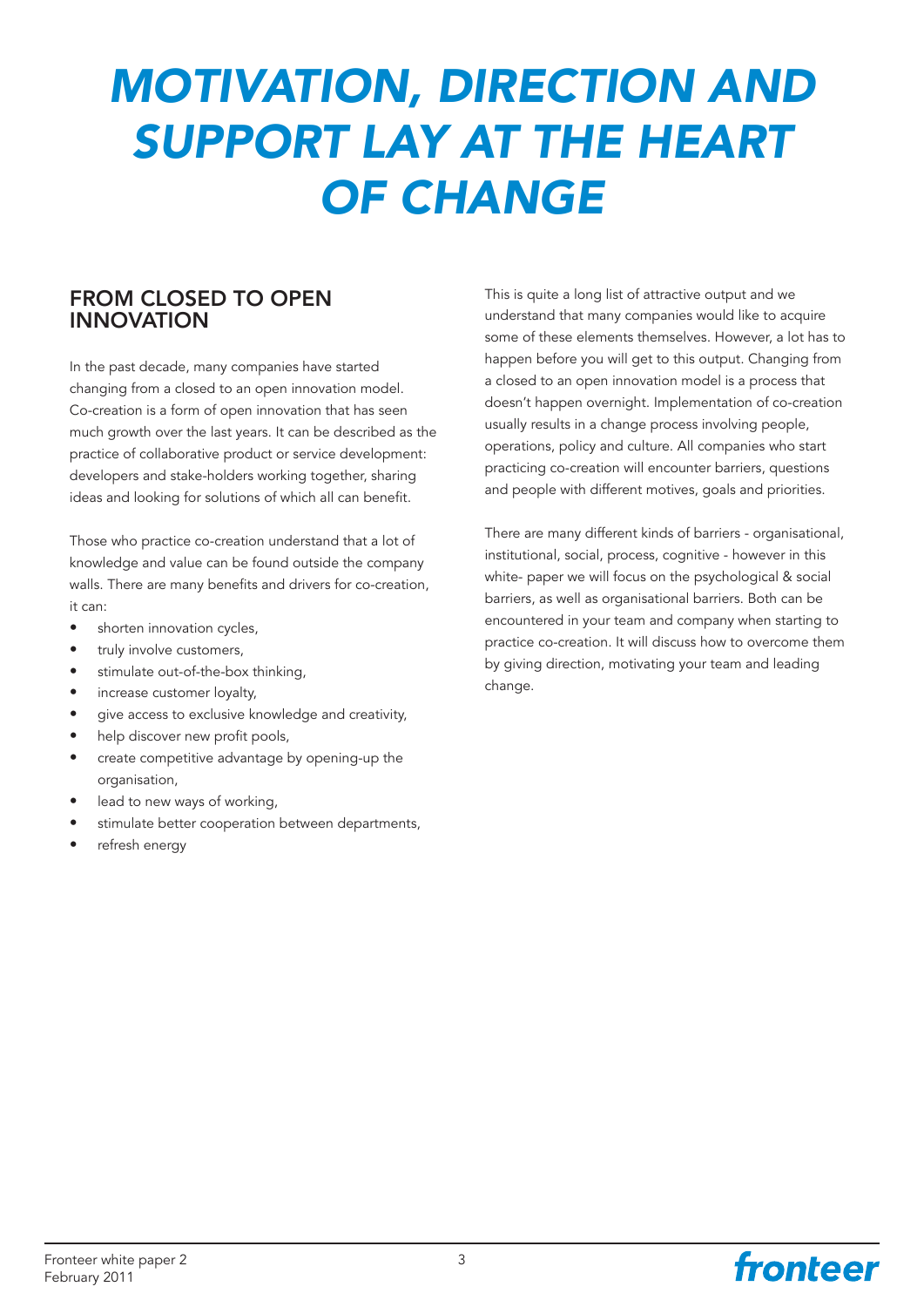# *ALL CO-CREATION BARRIERS ARE INTERLINKED*

## CO-CREATION IS A CHANGE **PROCESS** 1

If you want to co-create, be ready to change. Change isn't an event, it's a process. And changing from a closed to an open innovation model is not an easy process, as it involves changing company culture, or "how we do things around here". Think of it: people came to work at the company because they saw themselves fit the company culture. A culture that may have thrived for many years. A culture in which people felt at ease. And now "we are going to do it differently" throughout the whole organisation. We are going to open up, share our ideas and let the outside world in.

This may take a while, but - as described by Dan and Chip Heath in their book 'Switch' - all people who manage to change have three things in common: they have clear direction (they know where to go), are highly motivated (they genuinely want to go there) and function in a supportive environment (which helps them get there).

Changing from the way things are to a new model demands different mindset. Like driving a new route for the first time: not knowing what lies behind each corner creates uncertainty. And even with your navigation system telling you the way, you are more alert and not always at ease. This is where many will encounter barriers.



*Fig. 1: Direction, motivation and support lay at the heart of change*

## BARRIERS TO CO-CREATION  $\boldsymbol{c}$

An overall barrier to co-creation is the cultural barrier: changing the company culture. The new approach is implemented throughout the company and leads to other barriers. In this paper we will treat two main categories: the organisational and the psychological & social barriers. You can imagine that these barriers will differ per company, person and co-creation initiative, however it is often so that all barriers influence each other.

#### ORGANISATIONAL BARRIERS

Organisational barriers can be encountered with all activities that have to do with implementing co-creation throughout the organisation. We will mention the most important ones and give examples of how to deal with them when you want to implement co-creation successfully.

#### Intellectual property

- Can you share all information and who will gain reward? Sharing your knowledge with the outside world can be scary. It is also new, and many don't know how to deal with the IP issue. It's hard to create an open and constructive framework for sharing and creating knowledge. You want to open up as much as possible, hoping to get the same in return from external stakeholders, but you have to know your limits.



fronteer

*Fig. 2: Barriers to co-creation*

#### CHANGING COMPANY CULTURE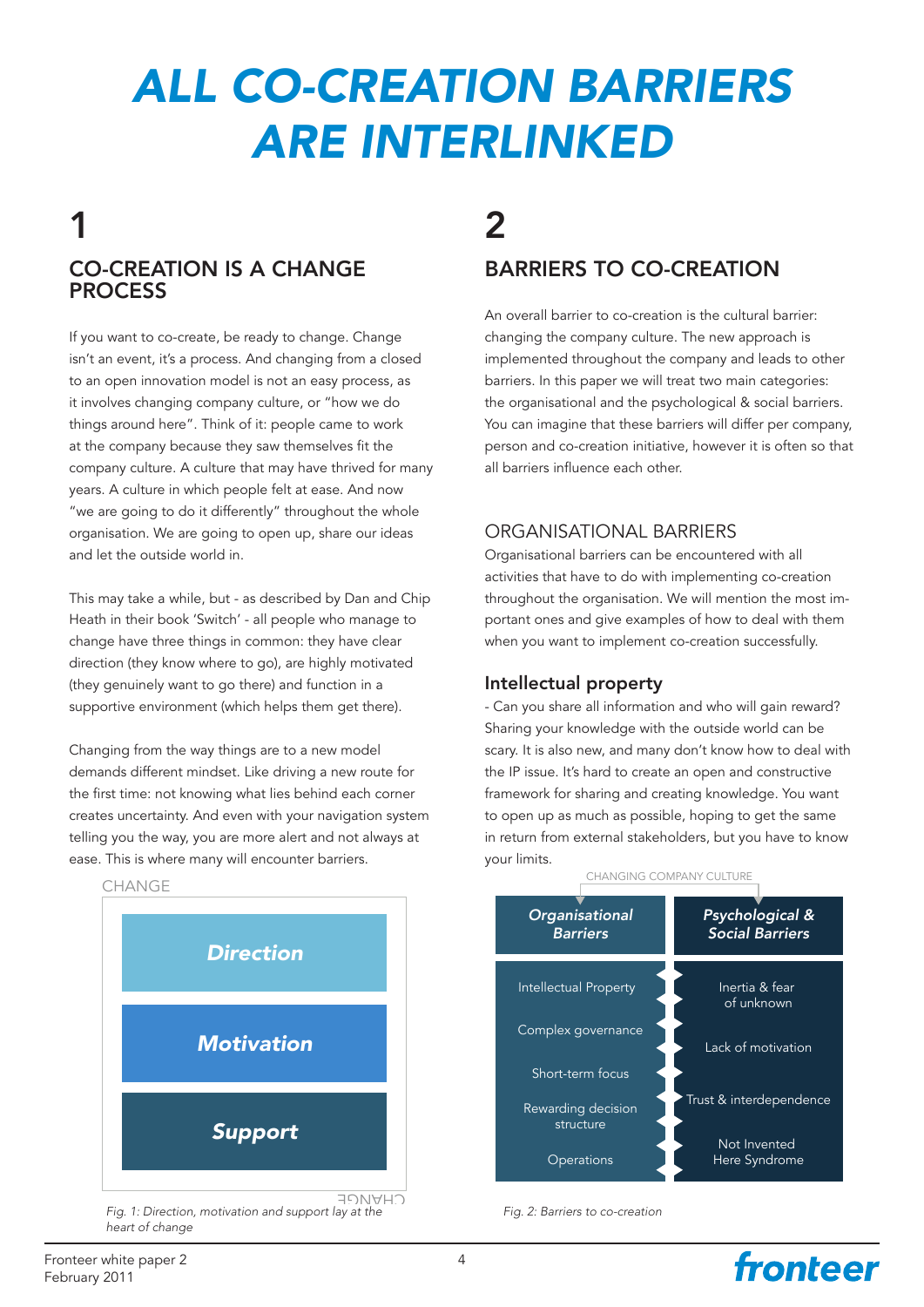#### Complex governance

- Can you manage the process of open innovation with internal and external stakeholders?

You need the right person or people in place to consistently guide co-creation within the company. Co-creation means working together with different teams and/or departments. This more complex way of working should be managed the right way for it to be of value. Next to that, you have to find a way to get higher management behind the idea of co-creation. Otherwise, employees will not easily spend time on a new approach when their priorities lay elsewhere.

#### Short-term focus

- Can you appreciate that co-creation is a process and see its long-term value?

Especially when starting co-creation, it can take a while before the value of a project or the whole new approach becomes apparent or can be measured. It can be a challenge to both take the time to let co-creation become of value for your company, but in order to keep the motivation alive, to also make sure there are some 'quick wins' to show for your efforts.

#### Rewarding decision structure

- Can you make sure people will spend time on this and how will they be rewarded?

When you want people to dedicate themselves to co-creation, it has to be clear to them what their incentive is or what the rewarding structure will be. Not everyone who is involved in a co- creation project will be rewarded for the same goal.

#### **Operations**

- Do we have infrastructure and processes in order to guide open innovation? To facilitate knowledge and creative sharing?

There are a lot of operational factors to think about in co-creation processes. For example to facilitate knowledge and creative sharing and to attract and motivate external participants.

### PSYCHOLOGICAL & SOCIAL BARRIERS

Below are the four most important psychological & social barriers, meaning the ones on which you have the highest chance to encounter within your team when starting a co-creation approach or project. These are also the issues that are the hardest to solve, as it involves people and their personal feelings.

#### Inertia & fear of unknown

- Are you brave enough to take the 'risk', without knowing what the rewards can be? Can you steer or follow into the unknown and be open to new ways of working? Inertia - the resistance to change from a current state of motion - is often driven by fear. Fear of changing your course into the unknown. When not handling it, fear can can even build up inertia against change.

When changing towards a co-creation approach, people don't know what to expect. It raises many understandable questions: "Can I do this?", How should I do this? How can I combine it with my regular work? What if the others are better at it then me? What if we don't succeed? Can I still make my targets if I have to do it a different way or have to spend time on this? Why should we do it differently anyway? etc.

Originating from the neuropsychology, fear often results in three instinctive reactions: Fight (active resistance),flight (escape) or freeze (cramp up). Chances are you will encounter these reactions in your team. If this is the case, remember that whatever you do, never increase the pressure, or put even more emphasis on the fact that people need to change, this will only diminish their motivation and increase fear, which again will stimulate inertia.

#### Lack of motivation

- Can you create a sense of urgency? Motivate your team to change towards an open innovation approach? We know by now that motivation is one of the pillars of change. Without it, no change. So let's look at how to motivate people. There are two ways of motivating people: extrinsic (by rewards or 'carrot-and-stick' methods) and

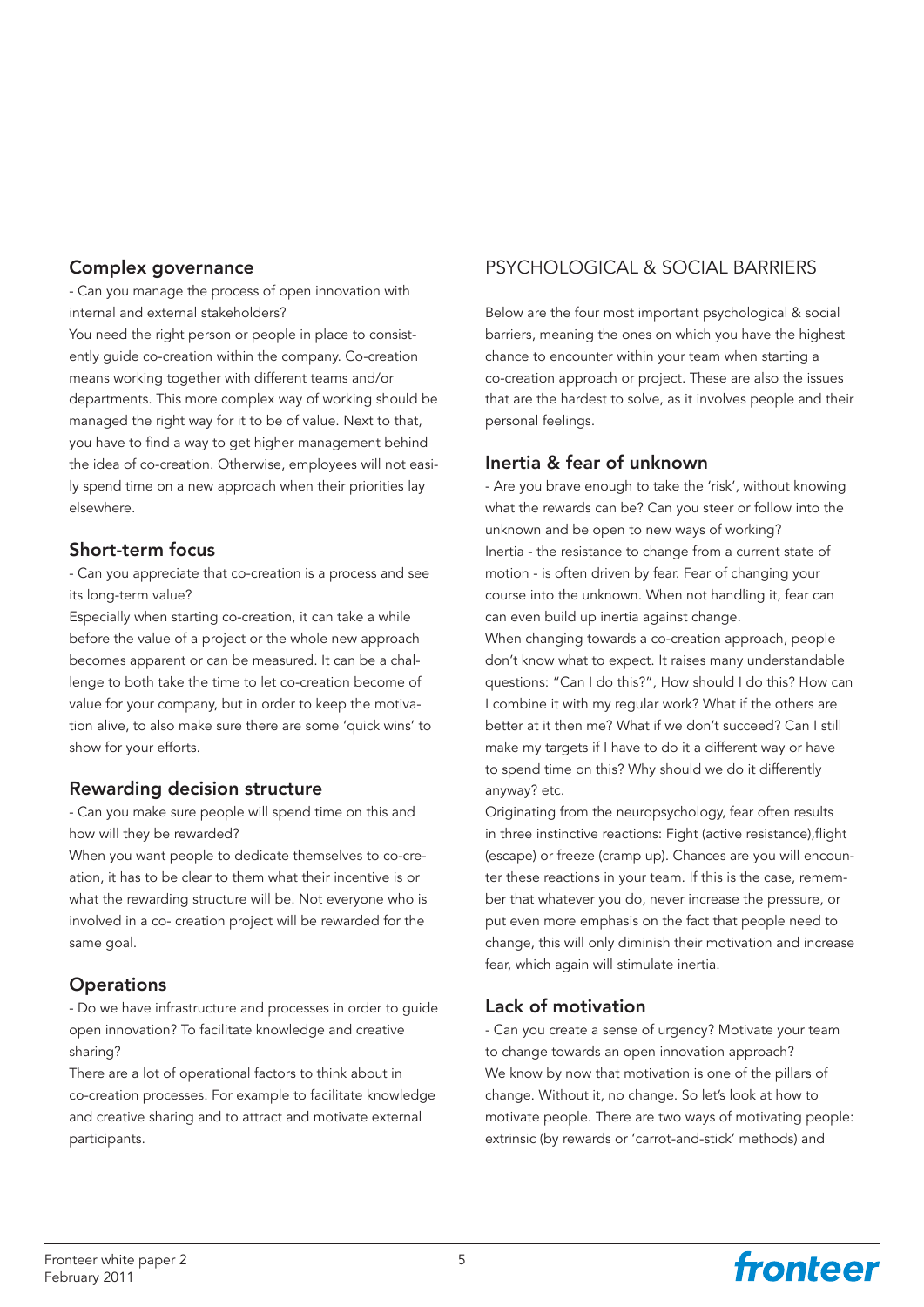intrinsic motivation, the latter coming from within. As you might have guessed, the best way to motivate people is by intrinsic motivation. People have to feel it. Extrinsic motivation will not lead to true motivation nor change and could even increase fear of change ("If I don't do this right, I won't get my promised bonus!"). Intrinsic motivation will last and outperform extrinsic. In his book 'Drive', Daniel Pink offers a tripod for intrinsic motivation: Autonomy, Mastery and Purpose. All three should be stimulated in order to motivate people.

Autonomy: Doing things your way, taking your own responsibility and feeling trusted in doing it. Autonomy increases creativity and leads to engagement, which in turn will lead to mastery.

Mastery: The desire to get better and better. Mastery is about being in 'flow': challenged in the right amount, your goals are clear, 'has to do' becomes 'could do'.

Purpose: A greater objective that makes people feel good about participating. Purpose is bigger than you, your team or your specific challenge.

#### Trust & interdependence

- Can you embrace cooperation with external teams, be open and share ideas? Can you depend on each other and do you trust each other's abilities?

Trust is the tricky one, as you can't order people to trust someone. Trust is personal and trust takes time. What you can do is give direction and create an environment for building trust. Trust is a complicated, yet important factor to address. Without it, it can become difficult to embrace cooperation with people from other departments and people from outside your company.

We often depend on other people to help us obtain the outcomes we value (and they on us). Trust is about fulfilling (other's) expectations of certain behaviour. It is associated with interdependence, opening up, cooperation, information sharing, and problem solving. These all happen to be factors needed in co- creation.

Lewicki & Tomlinson say trusting another person is grounded in the evaluation of three characteristics: ability, integrity, and benevolence. The more we observe these qualities in another person, the more likely our level of trust in that person is to grow. Ability and integrity are the most influential early in a relationship (like when working with a new team), understanding one's benevolence takes more time.

Ability refers to an assessment of another person's knowledge, skill, or competency. Trust requires some sense that the other is able to perform in a manner that meets your expectations.

Integrity leads to trust based on consistency of past actions, credibility of communication, commitment to standards of fairness, and the agreement with the other's principles, word and deed.

In the beginning of a relationship, trust is mostly cognitively- driven. This means you have to find a way to build trust by managing your reputation and making sure that there is stability in your behaviour, e.g. by being consistent, doing what you say you will do and keep your promises.

#### The "Not invented here" syndrome"

- Are you able and willing to accept and integrate ideas and innovations from 'outside'? Are you open to and can you adopt new ways of working?

The trust-issue is very closely related to the 'Not Invented Here- Syndrome'. Often, when ideas and innovations are created outside the company walls, it is hard to get people who weren't part of the process excited about the new ideas: the 'Not Invented Here' syndrome. It's often difficult to except and execute a new solution when it didn't originate from you, your team or your company. The NIH syndrome finds its origin in the software development world, but can be encountered in other areas as well.

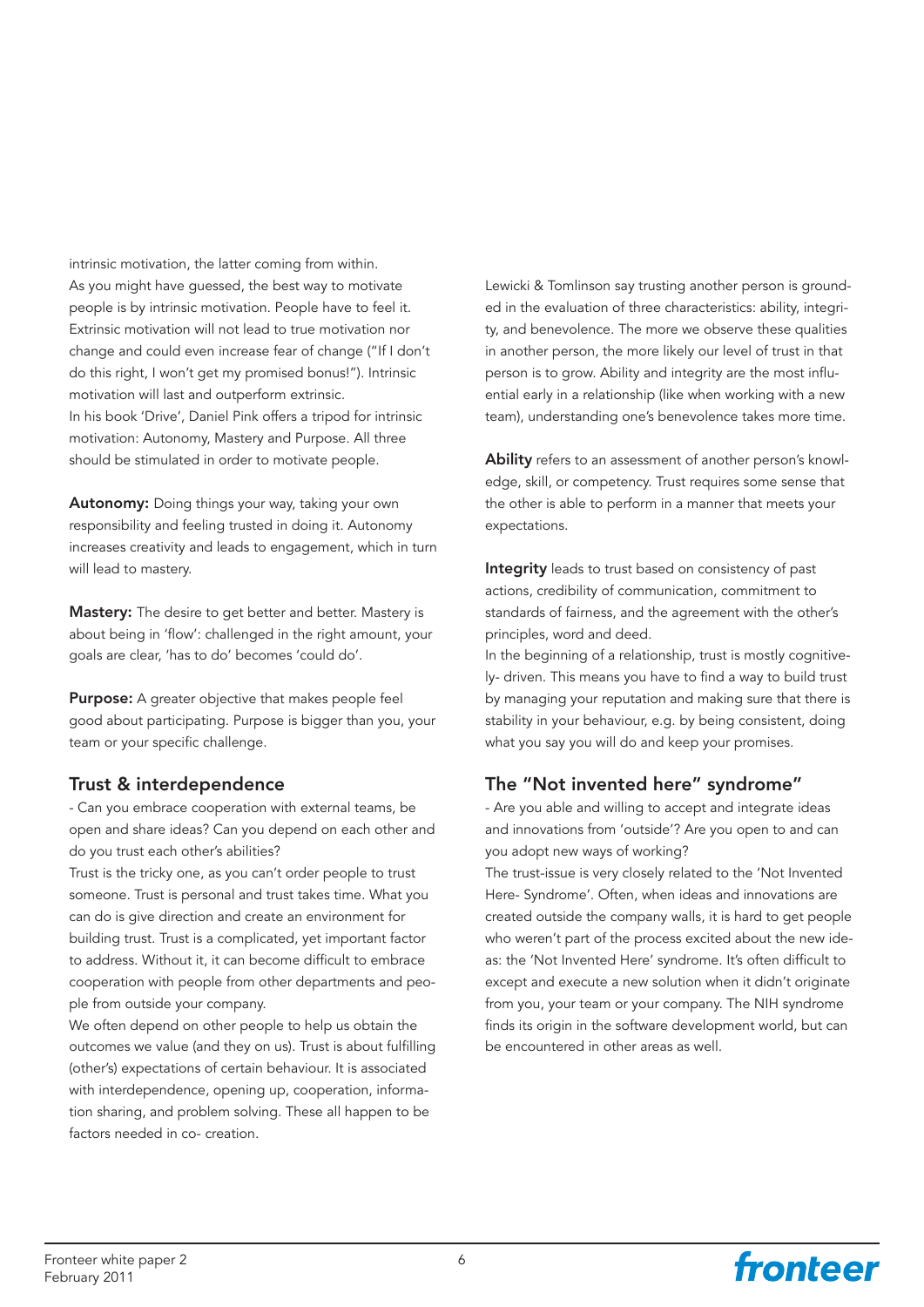# *"CO-CREATION IS ALL ABOUT PEOPLE"*

# 3

### 9 WAYS TO GET YOUR TEAM READY FOR CO-CREATION

Most psychological & social barriers have to do with change and changing into a new mindset. As said earlier, most people that successfully changed had three things in common: clear direction, strong motivation and a supportive environment. Based on these three aspects and our own experience, we will now provide 9 possible ways that will help you overcome the barriers to co- creation mentioned above. Which one to use largely depends on your own situation and team. Some people need clear direction, others lack motivation and sometimes it is 'just' a situation problem.

#### DIRECTION

#### Start with why

- Work with the same goal in mind and communicate it. When changing or doing something new, the why and what is very important to know. Have a clear goal in mind when starting a co-creation project and communicate your purpose so it is clear to all team members.

#### CHANGE



*Fig. 3: 9 Ways to get your team ready for co-creation*

Even better is to create it together: when you know you are all working with the same purpose in mind and towards a collective achievement, you're more motivated and it will help to build trust within the team.

To ensure a smooth transition, make sure your co-creation goal and approach connects to your current business. Integrate it with your strategy and goals, this will make it easier for people to adopt.

#### Shrink the change

- Co-create in small steps and provide balance. The whole new approach of co-creating might seem as a very large and sometimes impossible task to do, which is something that might scare some people and create inertia. Fear will diminish when the expected task seems doable. So make it seem that way. Diminish the pressure. Shrink the change.

Divide co-creation actions in small steps (today I want you to think of 5 people outside this company who might be of value for the challenge we are facing.) By performing each small step, and experiencing that it was not that hard, people will be less reluctant to the change and more willing take the next step.

Within these steps, it's about providing balance: let tasks be challenging, but not so that it creates anxiety. Make use of peoples existing qualities and possibilities. First focus on what they can do well, then broaden that. When acknowledging people's qualities and optimising them, you'll find that people will have more fun - also a great motivator - in what they're doing - even if it means doing something new or different.

#### Go for direct result

- Start the learning process with a clear challenge. Although it is a long-term process, co-creation is not something you should wait for to happen. You know by now you can run into some barriers, but it is important to 'just start doing it'. As with all new things you have to learn how to do it. So look for a tangible and clear challenge within the company that can be tackled with a co-creation approach. By setting boundaries you will also shrink the change and you will make it easier to work towards a

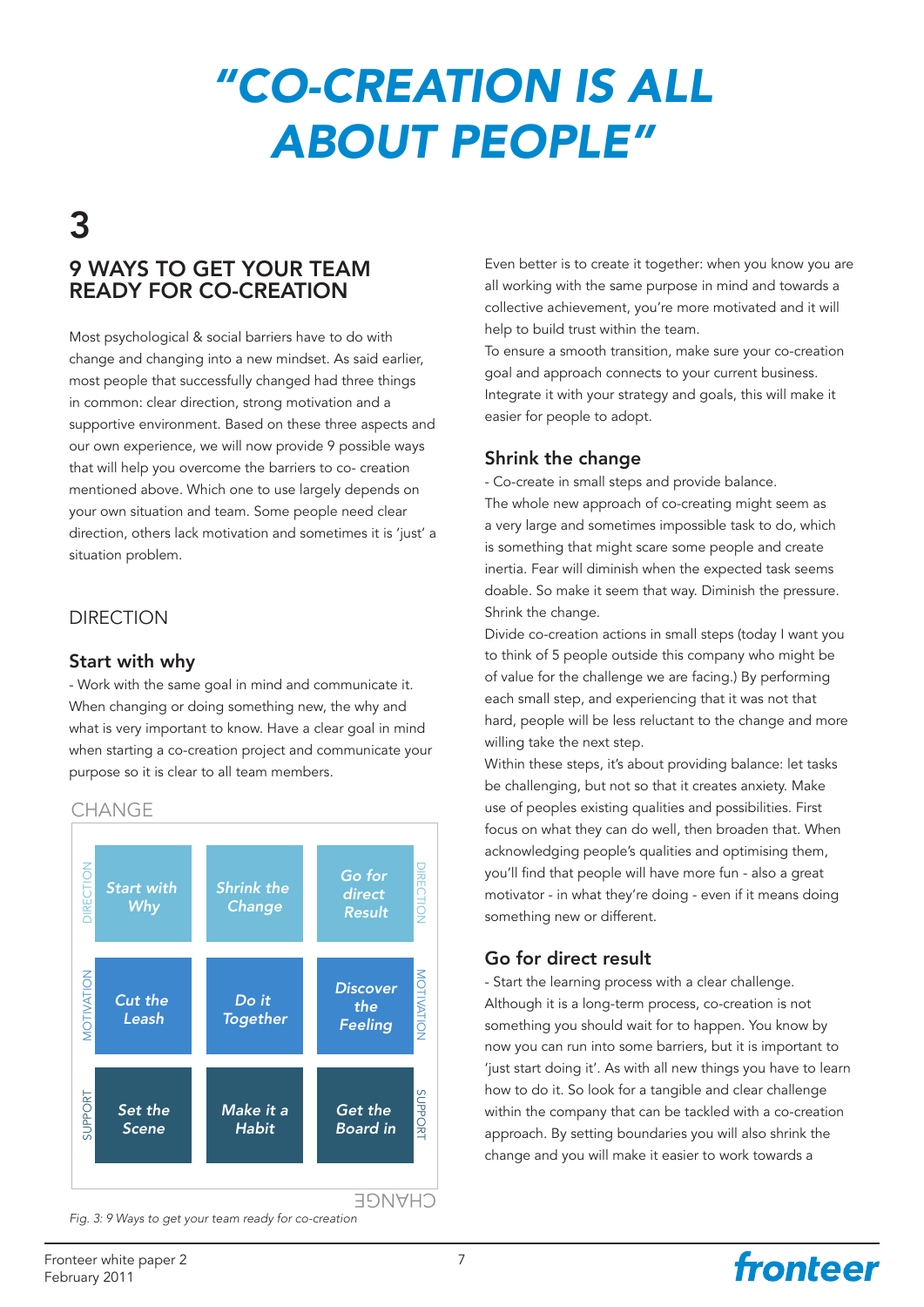solution. Don't be afraid that it will go wrong or that it won't give the desired or expected results. You're learning and it doesn't have to be perfect.

#### **MOTIVATION**

#### Cut the leash

- Be autonomous and show individual value (for the team). Over centuries, many people have learned to follow orders, but deep down, we are all autonomous creatures, who like to direct our own actions and do things in our own way. This fact can be used when turning the cocreation corner. Because it is new for everybody, you all start at the same level and everybody can help to find the best approach. Stress the fact that all people in the team are always allowed to provide their input and ideas, even better: it is highly valued! Their knowledge counts. By asking for their knowledge, concerns and ideas, you are making them part of the change process and solution. You let them feel their value, which will motivate them to cooperate. Next to that, letting people carry their own responsibility over their actions shows and builds trust. Start your co-creation initiative with the best team possible: the motivated people, the ones who love to provide input and like to be challenged.

The highest form of autonomy is being in autonomous in task, technique, time and team. Everybody should get a task in which their strengths can be used and in which their autonomy can flourish. Of course there are deadlines, but they should be able to decide for themselves how they want to do it and when and preferably also with whom. However, don't expect people to do it all at once. Too much autonomy - when not used to it - is scary. And as we have learned: fear builds up inertia.

#### Do it together

- Find shared identity and get to know each other. Team building and creating a feeling of unity and shared identity is an important part of creating trust and encourages people to work together. It creates the sense

of 'we' rather than 'us' or 'them'. Trust can only be built by spending time together, interacting with each other and getting to know each other. As with change, building trust is a process, it takes time. Take this time with the internal team (that may consist of different departments) before the actual co-creation activity. Show a focus on each other's interests, recognise the contributions of others, and demonstrate confidence in their abilities. That way, shared values can be found.

#### Discover the feeling

- Go outside and bring the outside in.

Think again of driving a new route for the first time. If you know what to expect, you will be more at ease. So manage expectations and prove that the new approach - cocreation - works, by letting people experience it. Understanding is one thing, feeling it is another. When people don't know what to expect, it helps to make them feel the situation, experience that they can do it. Doing something new also means creating a shift in identity: you are no longer 'normal' employees, you are co-creators. It's what you do.

To motivate your team and cultivate this identity and mindset, practice co-creation (exercises) together. Cocreation means opening up, so go outside and bring the outside in. Talk to consumers, invite experts, call clients and visit companies or teams that already co-created successfully. Prepare questions and make sure everybody gets involved in the discussion. You're not the first to try the co-creation approach. There are many successful cases and examples. Show them to your team to prove it works. Let them look for the bright spots: why did it work and how can we use that in our own process?

#### SUPPORT

#### Set the scene

- New behaviour in a new environment.

Often when you think it is a people problem, it actually is a situation or environment problem. Because adopting new

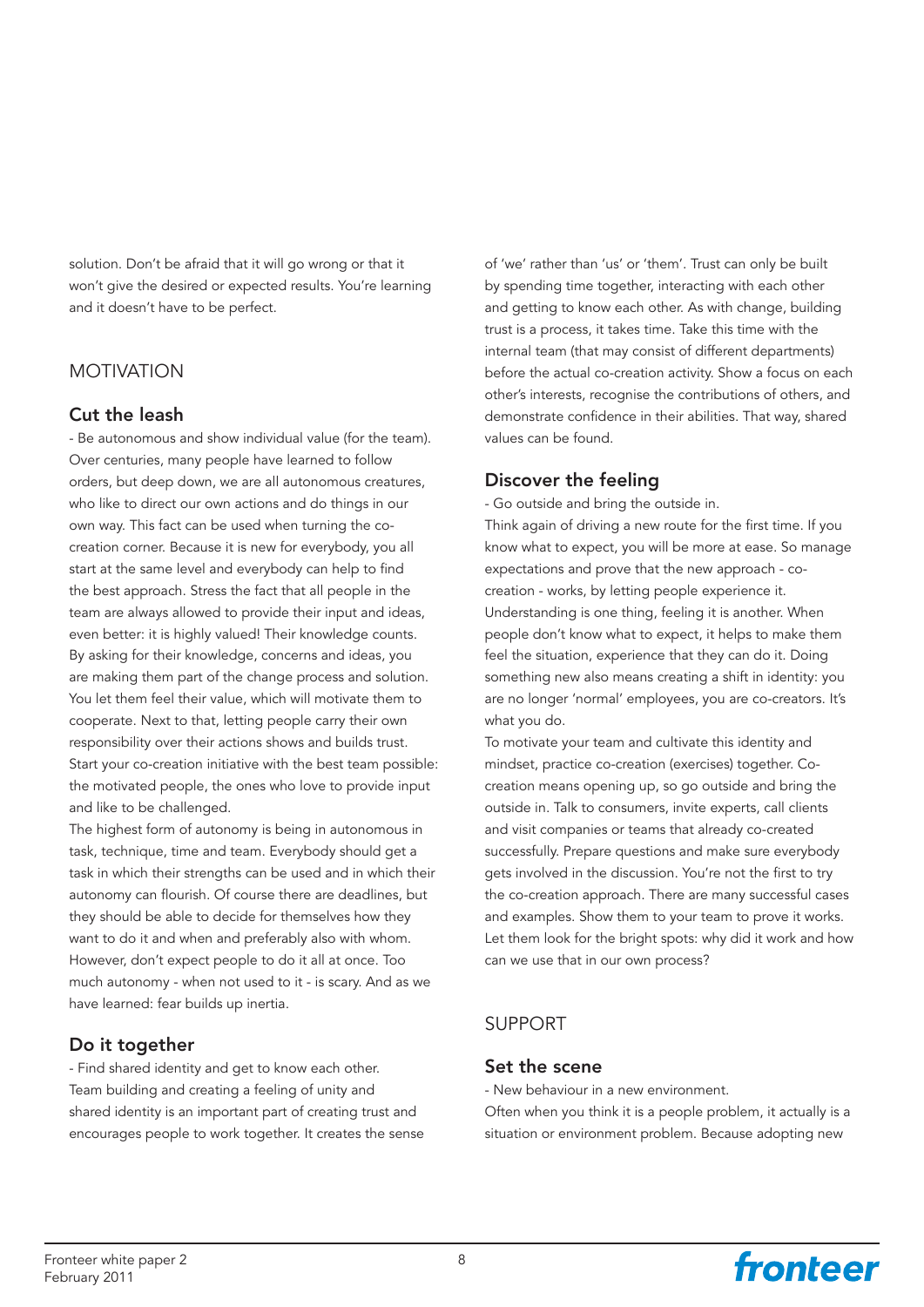behaviour is easier to do in a new environment, provide specific time & place for co-creation initiatives. This helps people to get used to the new way of doing things as well as building habits and desired behaviour. Provide a place by literally creating a co- creation environment within or outside the company walls, where people can step away from business as usual. In this co-creation environment, people do things differently and can work on their new mind-set: they are co-creators. Of course, this can also be an online environment, as often you will work with people from outside the company or even across the ocean. When inviting people from outside to participate in a co-creation session or activity, a (online) place where people can get to know each other also helps to build the trust within the team.

#### Make it a habit

- Incorporate it through the organisation.

Habits come natural and don't take much effort. That's why they come in handy when changing a mindset or behaviour. Incorporate co-creation practices in many company activities to make it 'natural' behaviour. This will also stimulate the co- creation experience and let people behave in a certain way.

For example always ask people to look for at least one solution outside company walls before trying to solve it yourself. This might be easier for some than for others, therefore surround the team with people who already have the co-creation mindset.

Behaviour is 'contagious', so these people can help spread the new approach and give the right example. You can learn from each other, other departments and different visions.

#### Get the board in

- Make sure there is co-creation support.

Many organisational barriers can be overcome when there is board level buy-in. Make sure higher management supports the co-creation initiative and provides a clear rewarding system. They are responsible for freeing time and budget in order for the company to change into

the new co-creation direction. It is very important to let employees know that they can spend time on this and that it will not get in the way with their (other) targets. Next to supporting it, the co-creation thought and vision has to be continuously communicated from the upper level to increase the chances for it to stick.

#### CASE EXAMPLES

For each of the 9 ways to get your team ready fo cocreation we now present a case example, illustrated in fig. 4.

Procter & Gamble: Procter & Gamble is very clear about their co-creation goal: 50% of all product innovations have to come from 'outside' of the company. This supports their higher purpose: they are a co- creating company that values the knowledge of others. By involving others, they can build better solutions.

Achmea: Achmea started co-creation in small steps. One project at a time, one department at a time, one client group at a time. This way, the company slowly got used to the new approach. Now, co- creation is seen by many Achmea employees as 'the way we do things'. These same employees will probably be responsible for spreading it further in the company.

KLM: KLM started co-creation on a very specific case, enabling them to search for specific knowledge outside their company. By keeping focused on this challenge, the results were spot-on.

Getronics: Getronics stimulated autonomous behaviour by providing budget for all internal team-members of the co-creation project. This would enable them to actually implement the results of the co- creation project. Receiving this 'trust' and 'carte blanche' motivated one of the team members to develop his own iPhone application, something Getronics had never done before.

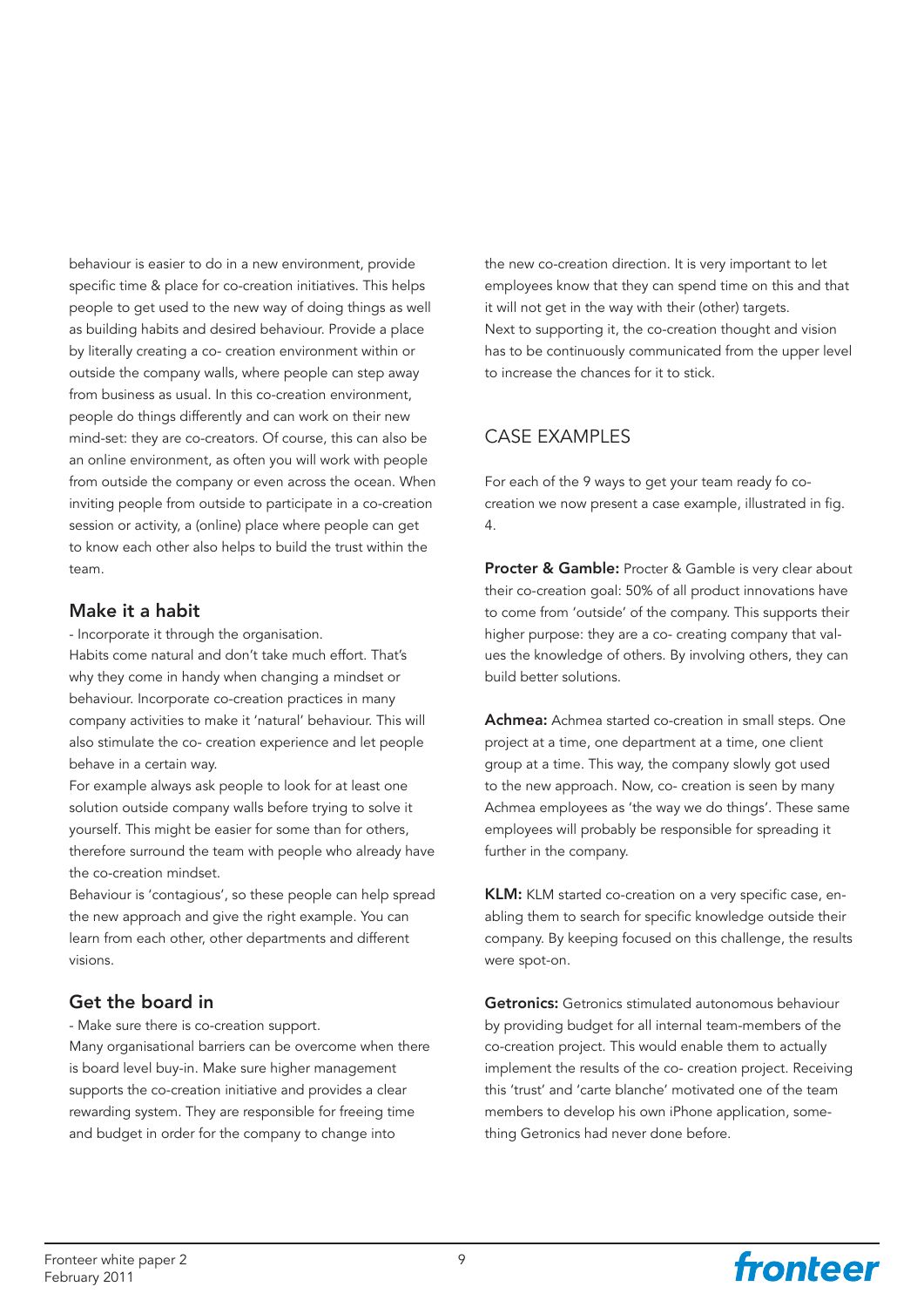Nokia: Nokia has many departments worldwide that are working together to come up with solutions in the field of Augmented Reality, creating whole new structures throughout the company.

**Ducati:** Ducati opened its doors for very loyal consumers (or 'fans' as they call it) that they spotted within their online community. These customers became active partners and were involved in the design process of the motorcycles.

Lego: Lego organises many co-creation situations. With Lego Mindstorms, Lego empowers fans and employees to co- create both online and offline.

Unilever: Unilever uses a so called 'diffusion model' to spread out their co-creation strategy throughout the organisation.

Siemens: Siemens makes a strategic move towards customer intimacy, led from 'above'. The Chairman of the Board believes that more and more solutions will be developed in cooperation with customers.

#### READY TO CO-CREATE

Hopefully, with the knowledge of what you may encounter on the way, you are more confident and eager to start your co-creation journey. Each company and every person will encounter its own barriers and has to look for its own best ways to overcome them. Maybe the co-creation path sounds like a hard one. But don't let these potential barriers become a barrier to you or your team. Use the 9 ways to provide direction, motivate your people and support them. And they also apply to yourself: don't try to do it all at once, take small steps of change and towards co-creation. This way you will learn and eventually become the co-creation expert.

#### **CHANGE**



*Fig. 4: Case examples for the 9 Ways to get your team ready for co-creation*